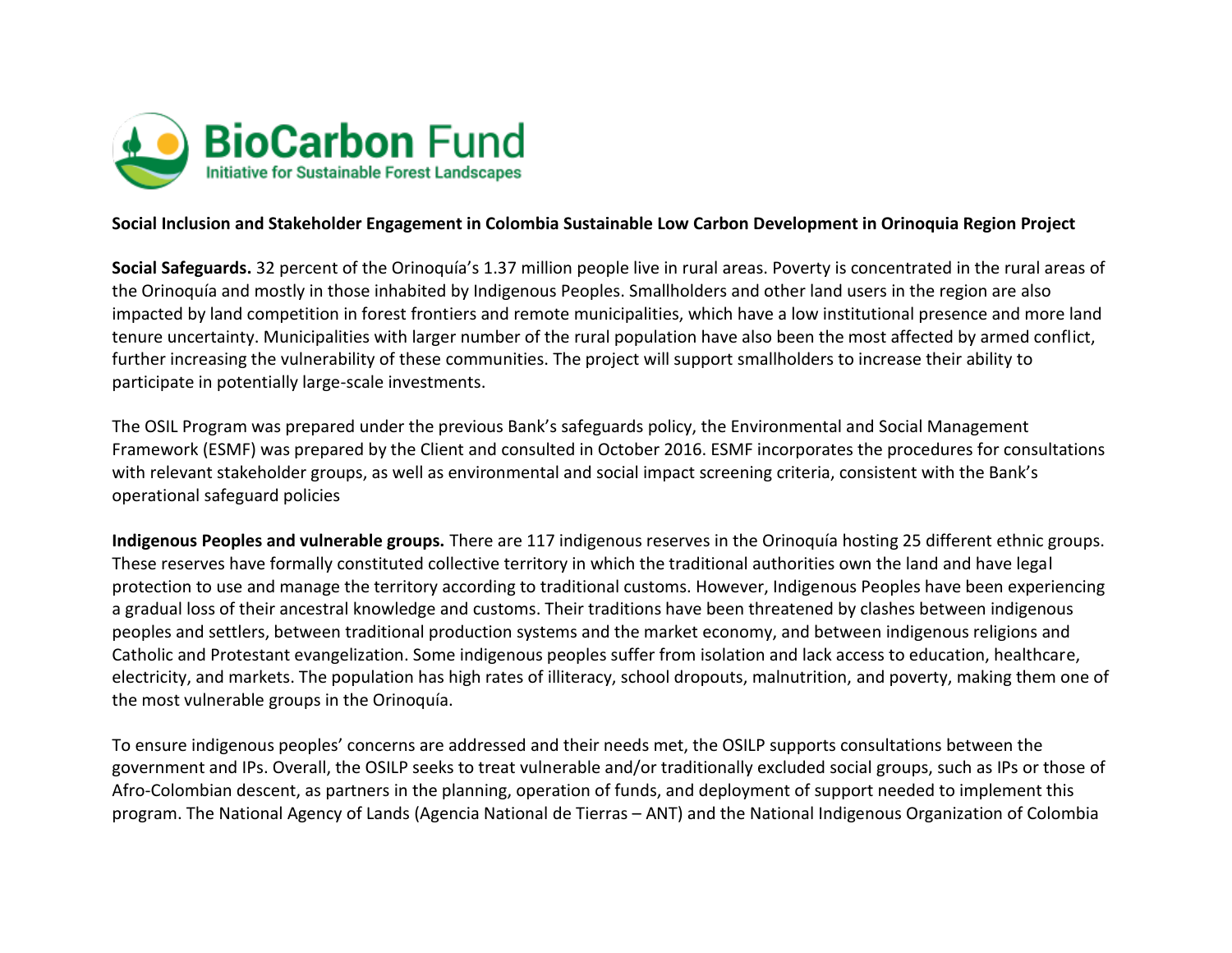(ONIC) will be consulted regarding land titling and securitization processes; and information on land adjudication and / or expansion of indigenous reservations in selected areas.

**Gender.** Women in the Orinoquía region are less able to raise income from agricultural production due to many factors, including fewer opportunities to benefit from obtaining skills and accessing finances. While credit mechanisms for women in rural areas exist, women still do not take full advantage of these opportunities, either due to lack of information or inability to obtain a property title, for example. Despite Colombian laws which mandate both the husband and wife in a household must hold property titles, women often still do not have the necessary documents to prove their status as landowners or do not know they have the right to a title. Lacking the opportunity to obtain credit, gain training, and secure land tenure, rural women are less likely than men to earn a higher income through agriculture. This leaves women and children under their care more vulnerable to poverty, hunger, malnutrition, and the effects of climate change.

To empower rural women in the Orinoquía, the OSILP seeks to increase women's access to agricultural training, land titles, and information on access to credit. The OSILP is also designing training modules in sustainable and low-carbon practices that consider gender-differentiated roles and is developing a module specifically for training women. The program seeks to systematically regularize land tenure and improve land tenure security for women, breaking down what has traditionally been a barrier to access to credit for women. The OSILP also proactively includes women and youth as participants in capacity development activities, training programs, and working groups and seeks to involve women and youth organizations in project monitoring and evaluation.

**Stakeholder Engagement.** Stakeholder consultations are expected to be supported by the Colombia FCPF REDD Readiness Project, which makes special emphasis on increasing participatory processes to engage forest communities, ethnic communities, farmers, women, and youth on the one hand, and institutional stakeholders (regional environmental authorities, regional governments, municipalities) on the other hand into elaboration of the National REDD+ Strategy. OSIL consultation processes will be built on the [Stakeholder Engagement Plan of the GEF financed Orinoquia Integrated Sustainable Landscape Project.](http://documents.worldbank.org/curated/en/629851560985120066/pdf/Stakeholder-Engagement-Plan-SEP-Orinoquia-Integrated-Sustainable-Landscapes-P167830.pdf) 

**Feedback and Grievances Redress Mechanism.** The project builds on the national GRM under the ENREDD+, which includes specific requirements for Indigenous Peoples, Afro-Colombians, women, youth, and small producers. Ministry of Agriculture has been channeling the communications with the communities and institutions of the Orinoquia related to the OSIL program via the ORFEO system (an online platform which by law, needs to be applied by all public institutions in Colombia to support information management, including consultations by external parties). Grievance Redress Mechanism for OSIL will be developed later to be hosted by the Ministry of Environment.